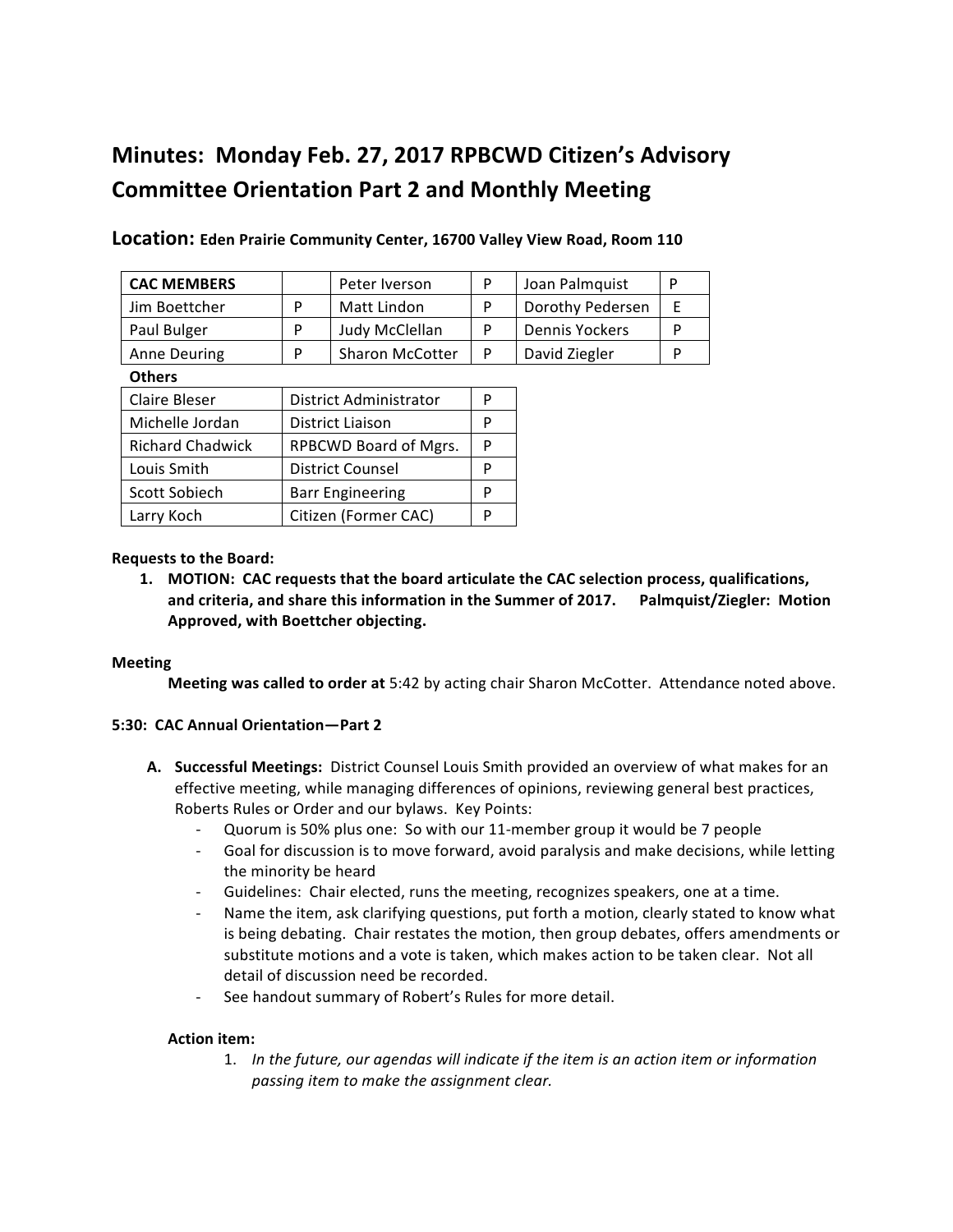2. CAC needs to get agreement on what our policy will be in terms of details the *Recorder must capture.*

## **Discussion points:**

**Open Meetings:** The question was raised whether the CAC meeting is subject to Open Meeting Law. Legal Counsel Smith advised that it is not, because the CAC is not the governing board. He suggests that we treat our meetings as if they were, and make sure our meetings are noticed (schedule publicized e.g. on district website) and open to the public. Furthermore, we need to decide what our practice will be for accepting comments from non-members. Note: This was addressed later in the meeting, see MOTION in New Business.

## **B.** Bylaws:

Smith walked us through the CAC bylaws; referencing the copy of in member notebooks. Key points: We are advisory, do not make binding decisions. Note: The Board recently modified its bylaws to include a civility clause, outlining how members interact with each other which we may also want to include.

## **Action item:**

3. The CAC should get a copy of the exact wording and decide if we want to include a similar modification to our bylaws.

## **C.** Review of CAC/Board Communication Flowchart:

This document has been reviewed and revised several times, with agreement that it be used for six months and then the CAC would revisit it and determine if it is working or if additional changes are necessary.

#### **Action Item:**

- 4. Look at old CAC notes and determine when the six months is up, and put review of *the process on agenda for that month.*
- 5. Decide if we want to modify the flow chart to talk about that even if there are no *motions, to reflect that in the information flow.*
- 6. Any motions made by CAC at today's meeting will need to be presented to the Board at their meeting on Wed. Mar. 1—as there won't be time for these minutes to be *available for that meeting.*

#### **Discussion points:**

**Website:** The District webpage is not up to date, with picture of 2015 CAC, and last minutes posted were very old (18 months claimed). Getting the minutes posted is Michelle Jordan's responsibility, but the CAC needs to get her approved final notes, with any edits.

#### **Action item:**

7. Going forward, when our notes are finalized (approved in meeting), the Chair will *forward them to Jordan with request to post.*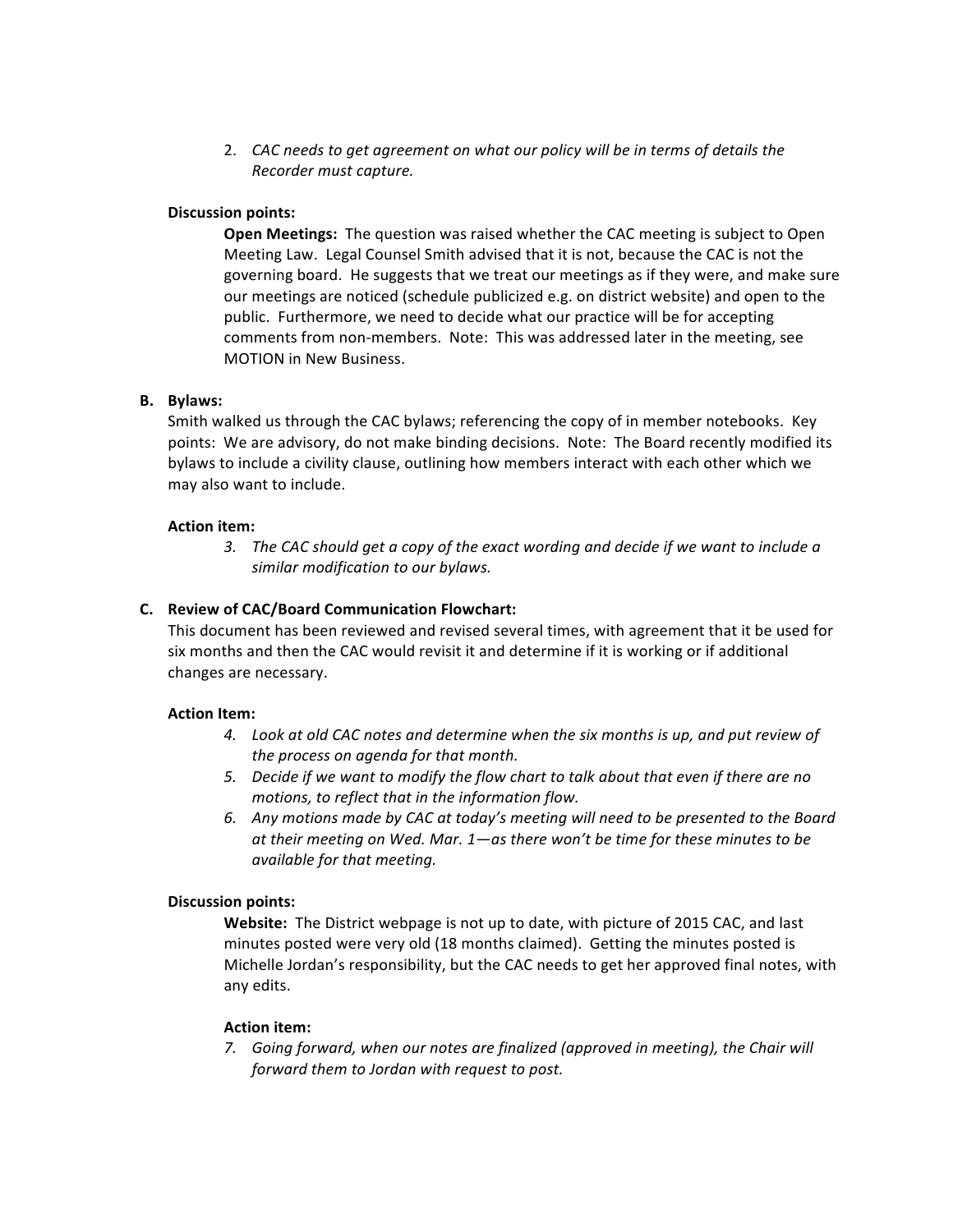Agenda: Changes to the agenda are often suggested after it is sent out. It was agreed the Chair will send out the most complete Agenda possible, and changes can be submitted before the meeting, or suggested at the meeting when agenda is approved. Changes will be reflected in the minutes.

**CAC presenting at Board meeting:** Sometimes the Board chair just asks for any questions from the CAC notes included in the board packet. Other times, the CAC Chair/representative reviews the CAC minutes and update. Administrator Bleser encouraged the CAC to take advantage of the opportunity to speak at the Board meetings, to bring the Board's attention to our actions, advise, etc. Generally, there was consensus on this. No motion.

That concluded the orientation portion. The main meeting began at 6:30.

#### **6:30 CAC Monthly Meeting**

- **1. Call to order:** See above; done at 5:42.
- **2. Approval of the Agenda**: Additions to agenda Water Conservation Campaign (Bulger). **MOTION:** Approve Agenda with additions. Ziegler/Boettcher: Approved.
- **3. Approval of Minutes: MOTION:** Approve Minutes as modified (fix spelling of Ziegler) Bulger/Iverson. Approved with Yockers abstaining.

## **4. Election of officers:**

**Chair:** Dorothy Pedersen was nominated (Ziegler/Lindon) and elected by unanimous vote. **Vice-Chair:** Sharon McCotter was nominated (Lindon/Boettcher) and unanimously elected. **Recorder:** Palmquist nominated herself, Lindon seconded and vote was unanimous.

**Discussion:** Pedersen put together a description of the roles (above). It was agreed to edit that document to use proper titles (Chair not President, etc.), remove the sentence "Vice President may undertake a variety of subcommittees or projects as needed," to add a footnote that says the document is "For Discussion Only" and attach to these minutes.

5. **2017 CAC Meeting Schedule** – Generally  $3^{rd}$  Monday of the month at 6:30

After some discussion, it was agreed the third Monday of the month works well; and in Jan. and Feb. the meetings will be the  $4^{th}$  Monday, because the  $3^{rd}$  Mondays are Federal Holidays. Furthermore, if we need to move a meeting (due to projected low attendance), we should attempt to do so with at least two months' notice. Note, we are required to have 10 meetings as a minimum, so one cancelled meeting should not be a problem.

It was also suggested the block of time from  $5:30$  to  $6:30$  be considered for use by subcommittees, for their work. To be discussed with sub-committee discussions next month.

**MOTION:** Approve Calendar: Ziegler/Bulger; Approved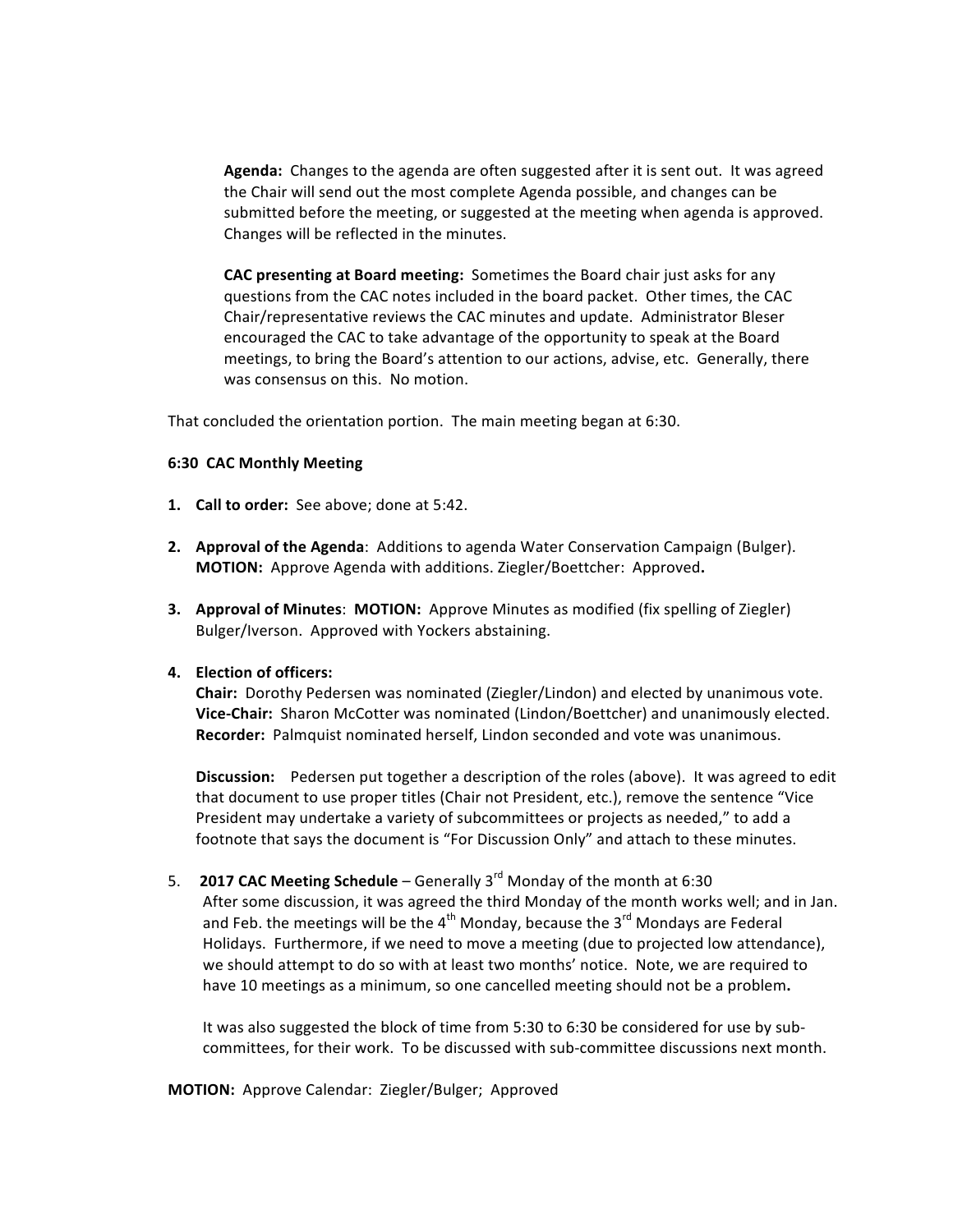# **6. February Board of Manager's meeting questions Discussion points**

- Disagreement (Yockers) with characterization of the CAC being divided between those that are concerned about management and outreach and education
- Acknowledgment that there is still some level of discomfort on how the appointments to the CAC were handled, and a desire to have a truly transparent process, and shared expectations between the Board and CAC. Discussion on how to best deal with this between CAC and Board resulted in a motion (below).
- Shared understanding and agreement that the CAC exists to represent the whole watershed, not just the areas where we individually live, and that we are an advisory group.
- Concern that the contentious 2016 process might be repeated this year—and the CAC would like to avoid that. There was disagreement on exactly how transparent the process was.

# **MOTION: CAC requests that the board articulate the CAC selection process, qualifications,** and criteria, and share this information in the Summer of 2017. Palmquist/Ziegler: **Motion Approved, with Boettcher objecting.**

# **Other Discussions Points:**

- Adding agenda items: This can be done in advance, by sending them to the Chair, or at the time of the meeting, as amendments to the agenda
- Website: We may need more support for work on the website and need to discuss. This might be something for one of the sub-committees to tackle.
- **Standing agenda items**: Should outreach and education be a standing item on the agenda? To discuss next month.
- Benefits of sub-committees: Get update every few months. People can dive in with their expertise. Discuss next month.

# **Old business:** Update on 10-year plan process

- Administrator Bleser presented an update on the 10-year plan. This is a draft, this will be modified based on inputs from TAC, Board and CAC. c
- Currently we are between 2.1 and 2.5 on the timeline grid, slightly behind schedule.
- A copy of the presentation is being distributed by Admin. Bleser.
- These will be used to modify and develop draft plan and development which will then go to 60-day review, public hearing and 90-day plan review. The plan is to start the 60day review phase in the fall of 2017.
- Dennis Yockers expressed concern about the budget for outreach and education being too low.
- Admin. Bleser talked about the prioritizing process (discussed at length last month) as well as logistic issues that go into determining what projects will be undertaken.
- She reviewed a flow chart which depicted items they look at in terms of the fisheries, vegetation, and water quality, using the data collected.
- Lindon pointed out that water quality measurement is about assessment and determining the best course of action for fixing them, and is missing the relationships between bodies in the watershed. Adm. Bleser agreed this was an omission and agreed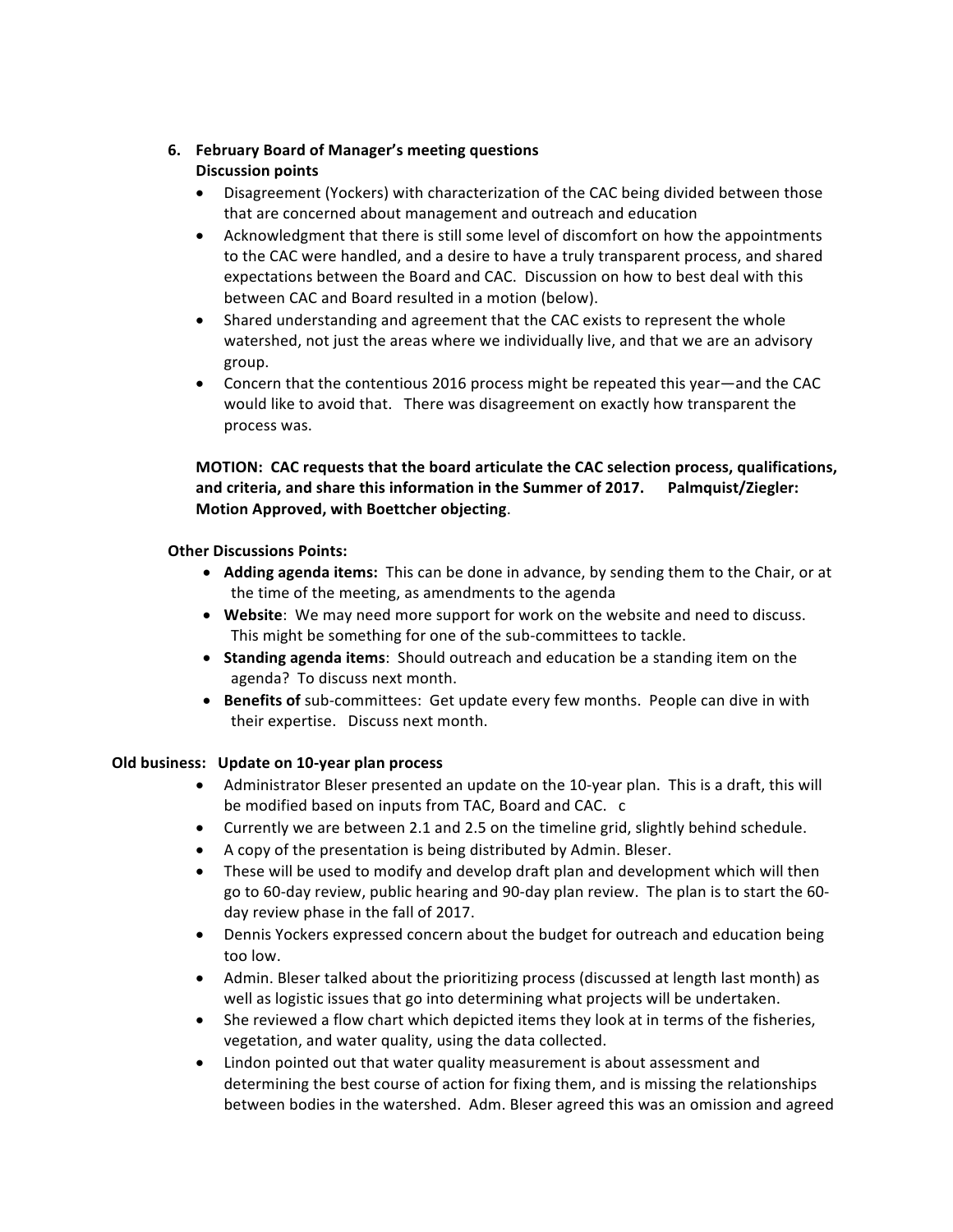to add something about understanding connectivity to other waters in a creek version of this, as opposed to this which depicted a closed basin.

- The CAC quickly reviewed the table of projects, recognizing the timing of these may shift a bit
- The Board previously noted the absence of wetlands in the plan, and want to include them, and potentially allocate funds to them as well. TAC is looking at surveying the district to determine what wetlands we have and their quality.
- The concept of Wetland Banking was introduced, and that the banking areas in our watershed are exhausted so cities are having to go outside of the district, like Blue Earth, to get their credits. Possibility was discussed that the Watershed might be able to identify restoration sites so it would be available for these banking credits and public use.
- We will be looking at this again, at March or April meeting.
- Jordan explained how public input was received (surveys) and added that 30 teachers also just gave their input and that she is seeing more requests for online resources, or hands on sessions where a skill could be developed, and less for things like professional development.
- CAC member Yockers commented that more analysis discussion on the results of the teacher survey needs to take place. More discussion also needs to take place on the results from the survey of watershed residents, the three sub-watershed meetings and the education/outreach workshop. This will be important as the district develops education/outreach activities and initiatives related to schools in the new 10-year plan. Yockers also said that he would hope the district would seek input and advice during the planning stages from the CAC in the development process regarding education initiatives. There are members on the CAC that have a great deal of experience working with teachers and schools in the area of environmental education.

#### **Action items:**

- *7.* Admin. Bleser to send her presentation to the CAC.
- 8. All CAC members review the materials Admin. Bleser presented and provide any *additional comments to her by March 13 (copying other CAC members).*

#### **8. New Business**

A. Development of 2017 CAC Calendar; What projects are you personally interested in? Shall we form working subcommittees?

Question was raised as to how we can advise the board (Bulger) if we don't know what topics they will be addressing in advance, so that we can be proactive instead of reactive, getting and giving direction.

We agreed to identify topics of interest to us, or that we think should be discussed and provide them to Dorothy. In effect, the CAC would create a "bucket list" of topics, which should then be reviewed in terms of the calendar, and what is on the schedule.

#### **Action Items:**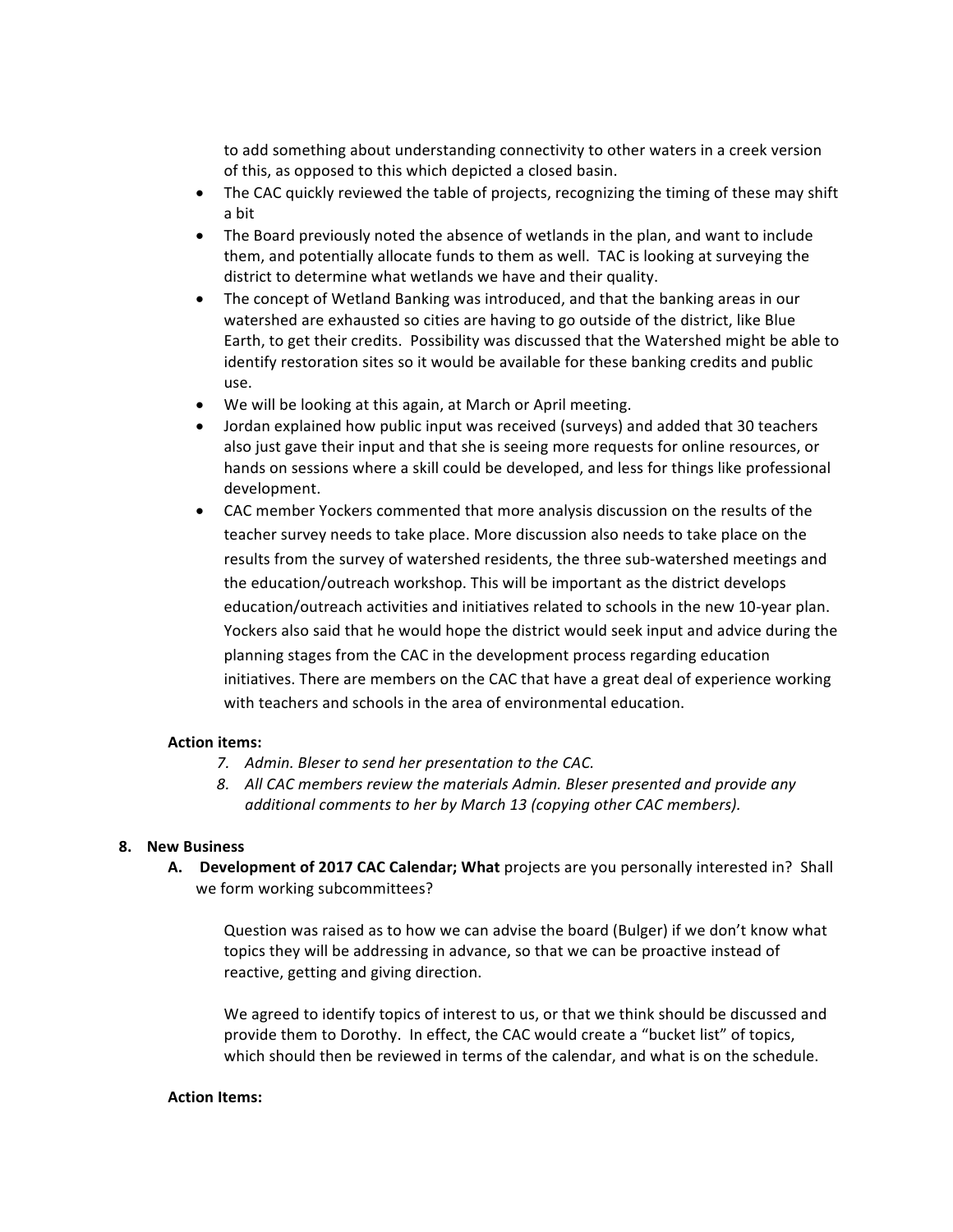- 9. **Topics:** In the next week, by 3-7-17, each CAC member to send ideas to Dorothy of topics we are interested in and/or are deserving of CAC attention. Note: The 2016 *can* serve as a reference point on this—as it includes topics that were addressed throughout the year.
- 10. **Calendar:** Dorothy will work with Michelle to synthesize these and put topics on the *calendar, to align with annual schedule (e.g. when budgeting is done, workshops, etc.)*
- 11. **Pre-work:** These notes/lists will be sent out to CAC as pre-work before the March *meeting.*
- **B.** Discussion: Add "Matters of general public interest" After a brief discussion, concluding there are many ways the CAC can choose to deal with matters of public interest, the decision was made to adopt the same language and process the Board adopted (with minor adjustments for our name and leadership).

**MOTION: CAC adopt the same language and process as the Board in the matters of public** interest, as summarized in the statement below: Palmquist/Deuring: Passed unopposed.

Welcome to the RPBCW CAC regular meeting. Anyone may address the committee on any matter of interest in the watershed. Speakers will be acknowledged by the Chairman; please step forward, state your name and address for the record. Please limit your comments to no more than three minutes. Additional comments may be submitted *in* writing. Generally, the Citizen Advisory Council will not take official action on items discussed at this time, but may refer the matter to CAC officers for a future report or *direct that the matter be scheduled on a future agenda.* 

**Note:** we need to revisit this motion at the March meeting. The language we approved indicates that we refer the matter to staff-but it should be to CAC officers-as the CAC cannot direct staff.

**C.** Michelle Jordan clarified that the correct address for the new office is 18681 Lake Drive East. 

**D.** In the interest of time, the Water Conservation topic was tabled until the March meeting. 

# **E. Topics for March CAC Meeting**

- 1. If certain topics should be standing agenda items (e.g. Education and Outreach)
- 2. If a "free discussion" time is needed/advised for the end of the agenda driven CAC meeting.
- 3. Feedback/questions on 10-year plan
- 4. 2017 calendar
- 5. Creation of sub-committees; informed by our discussion of a list of possible topics
- 6. Water conservation
- 7. Climate Change forum presentations

# **Upcoming Events**